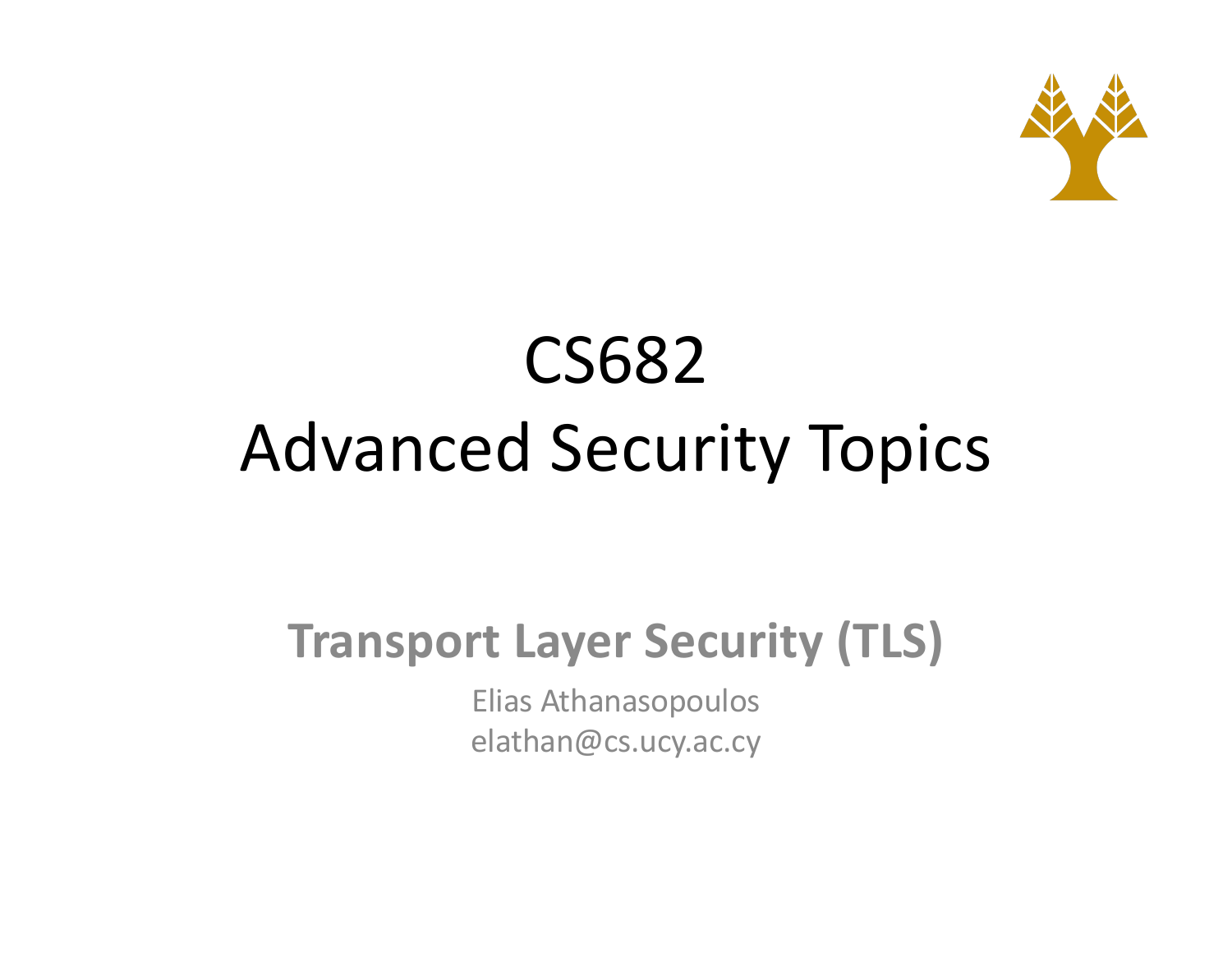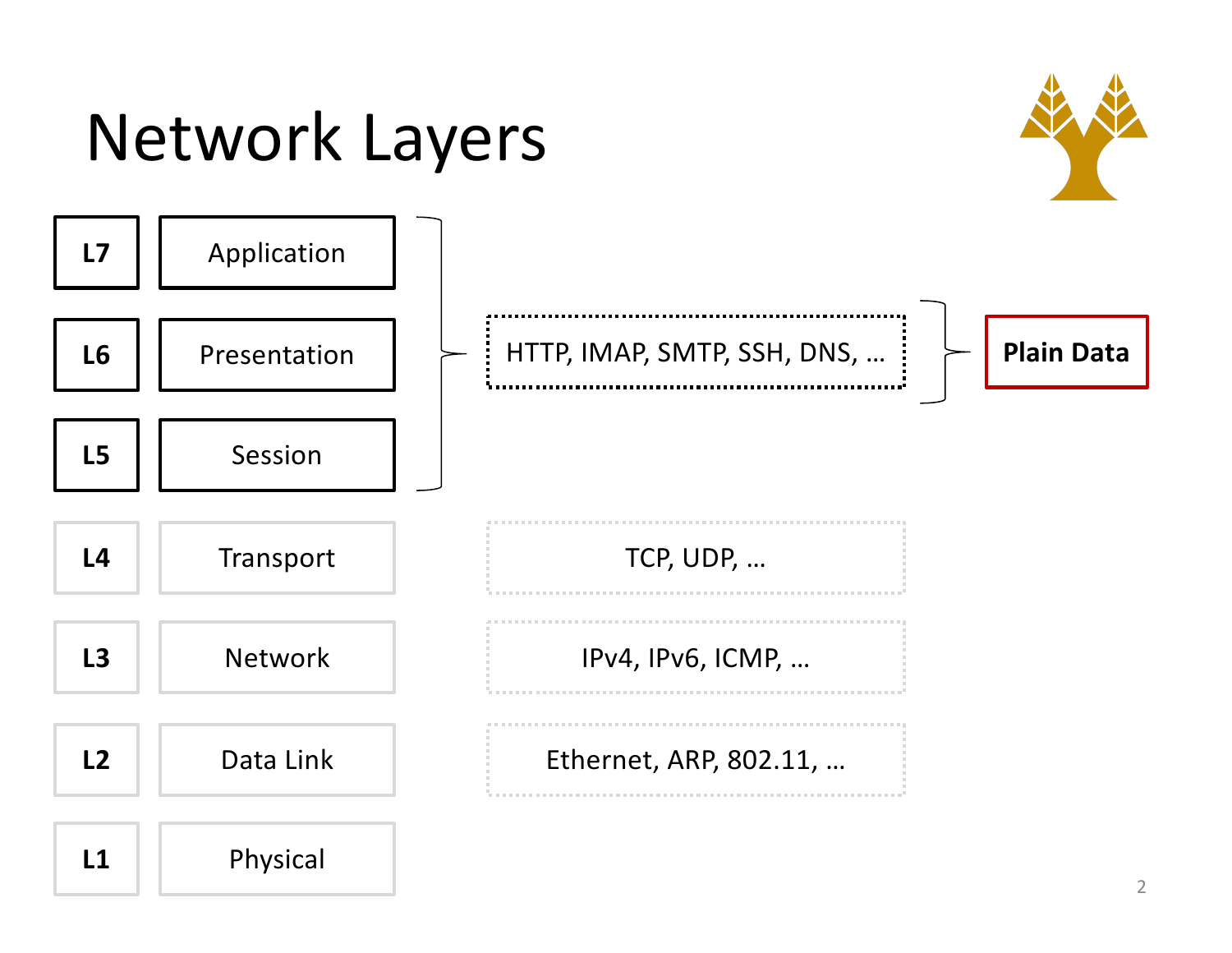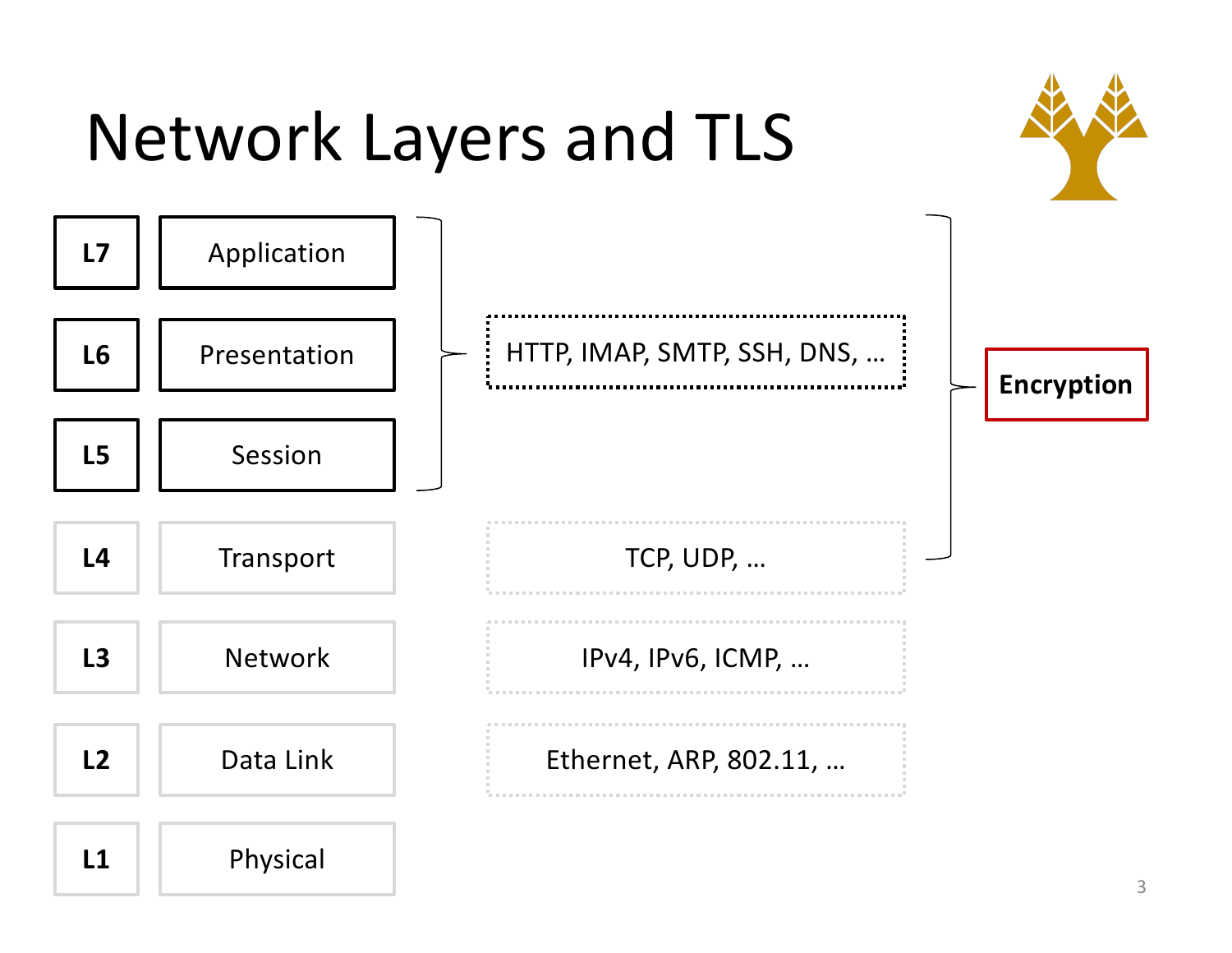# Transport Layer Security (TLS)



- Allows applications to communicate over the network using encryption
	- Sockets that send encrypted data
- Designed for the following requirements – Confidentiality, Integrity, Authentication
- Many applications support it
	- HTTPS, e-mail protocols, SSH, etc.
	- Usually TLS is supported in a different port (e.g., HTTP is on 80, and HTTPS is on 443)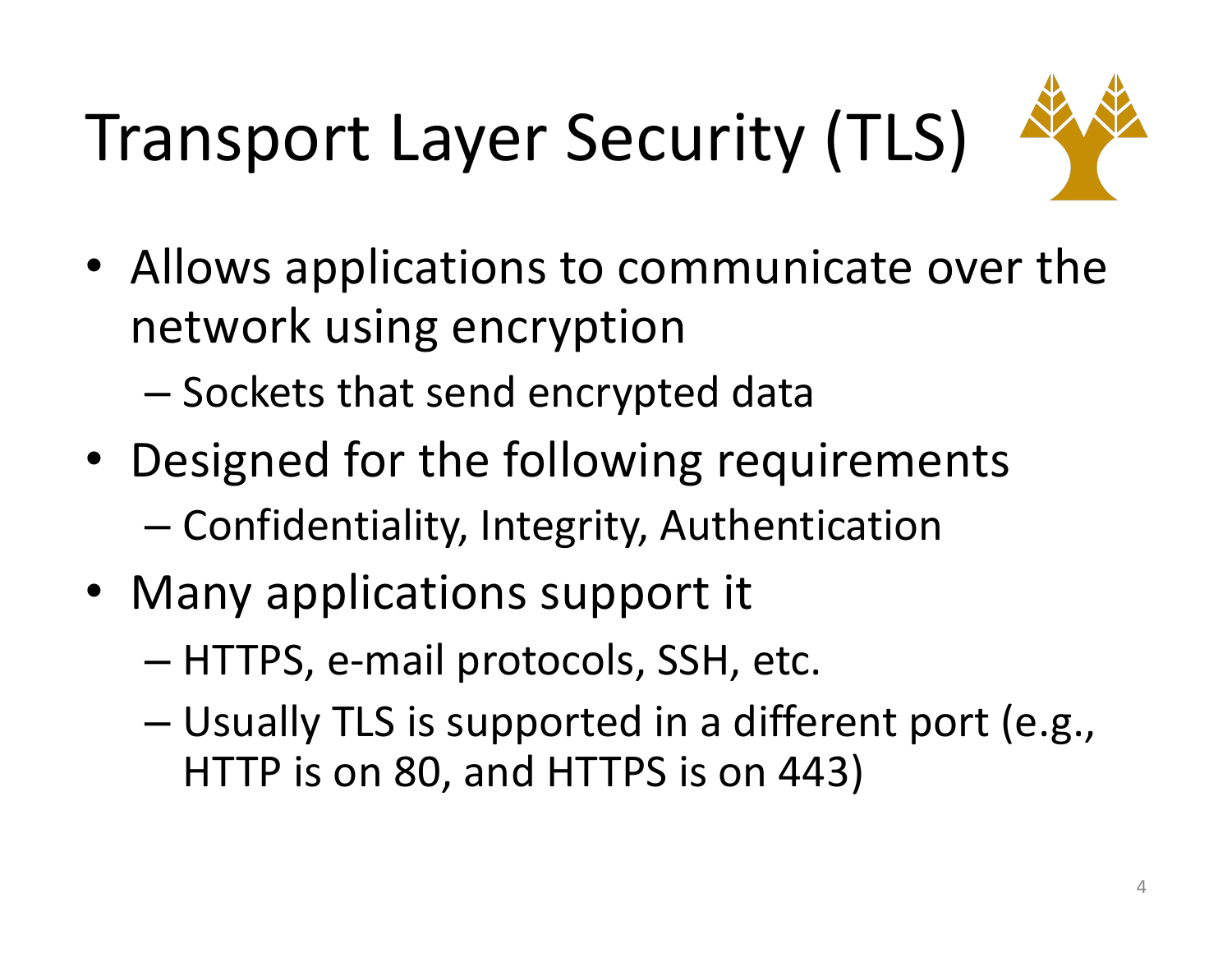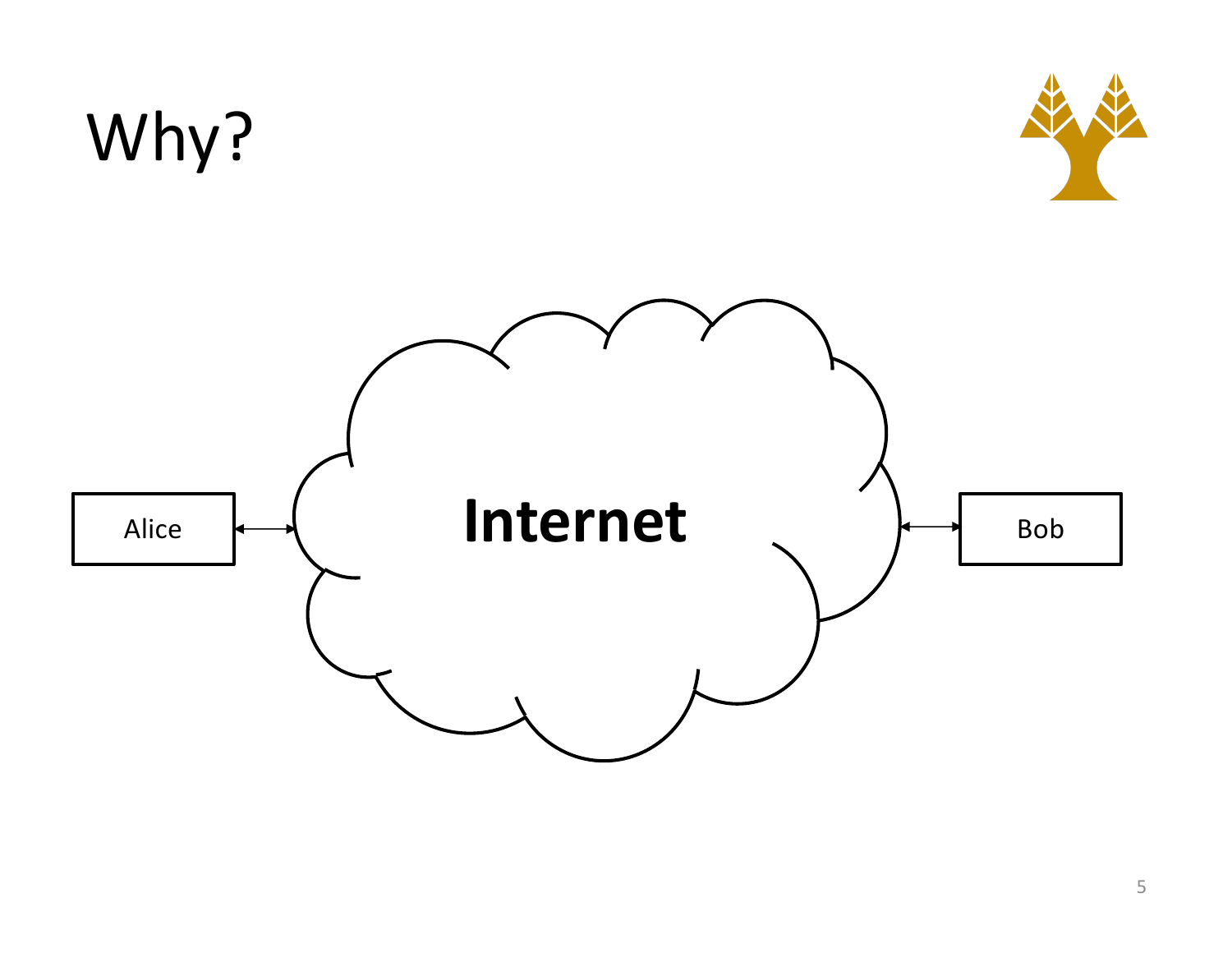#### Many Intermediate Nodes (routers)



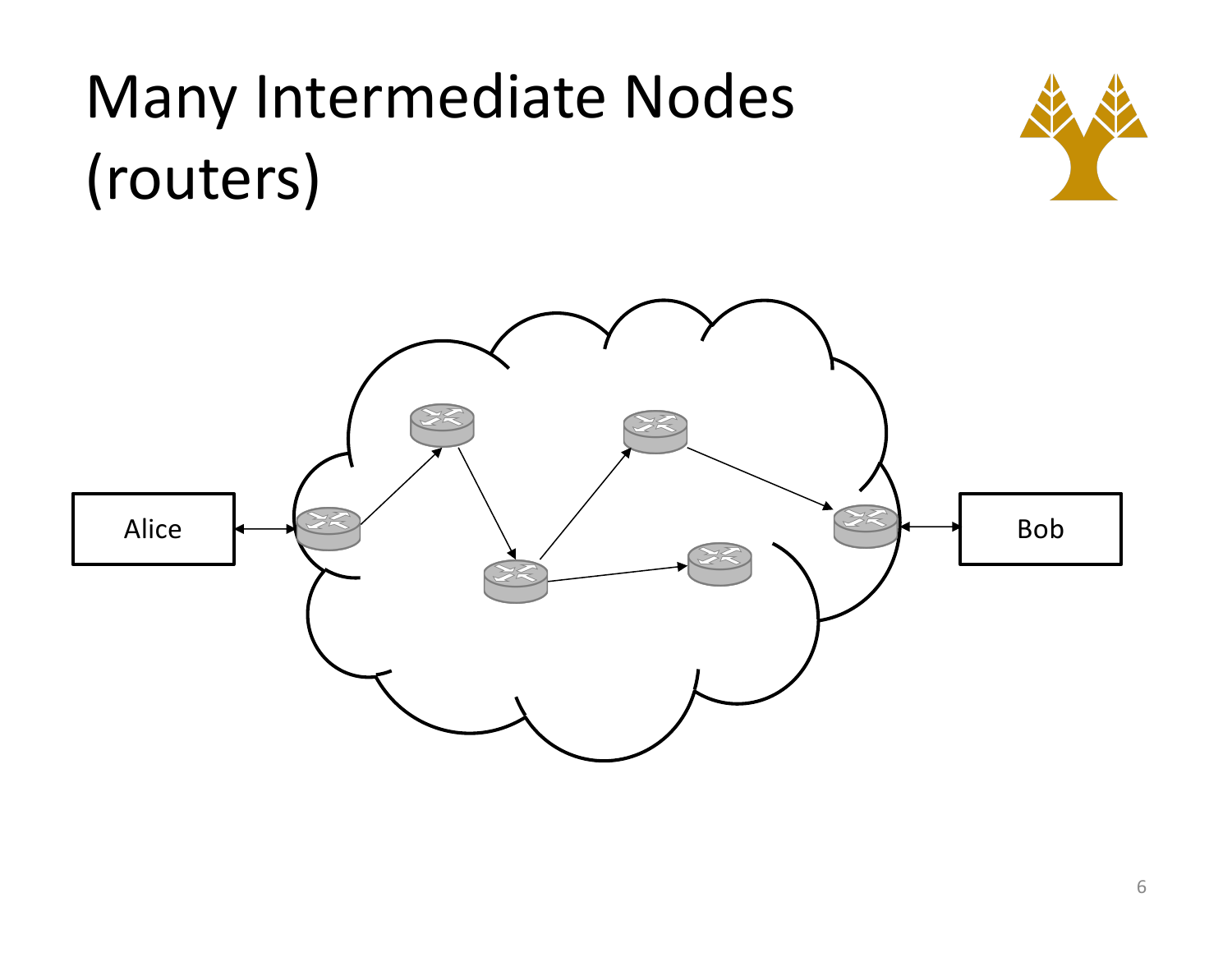# Man-in-the-Middle Attack (MitM)



- Intermediate nodes can be attacker controlled
	- Routers
	- Gateways
	- Wireless access points
	- Proxies
- Plain traffic can be compromised
	- Monitored (confidentiality), leak passwords, credit cards, etc.
	- Modified (integrity), change the contents of an e-mail, of a financial transaction, etc.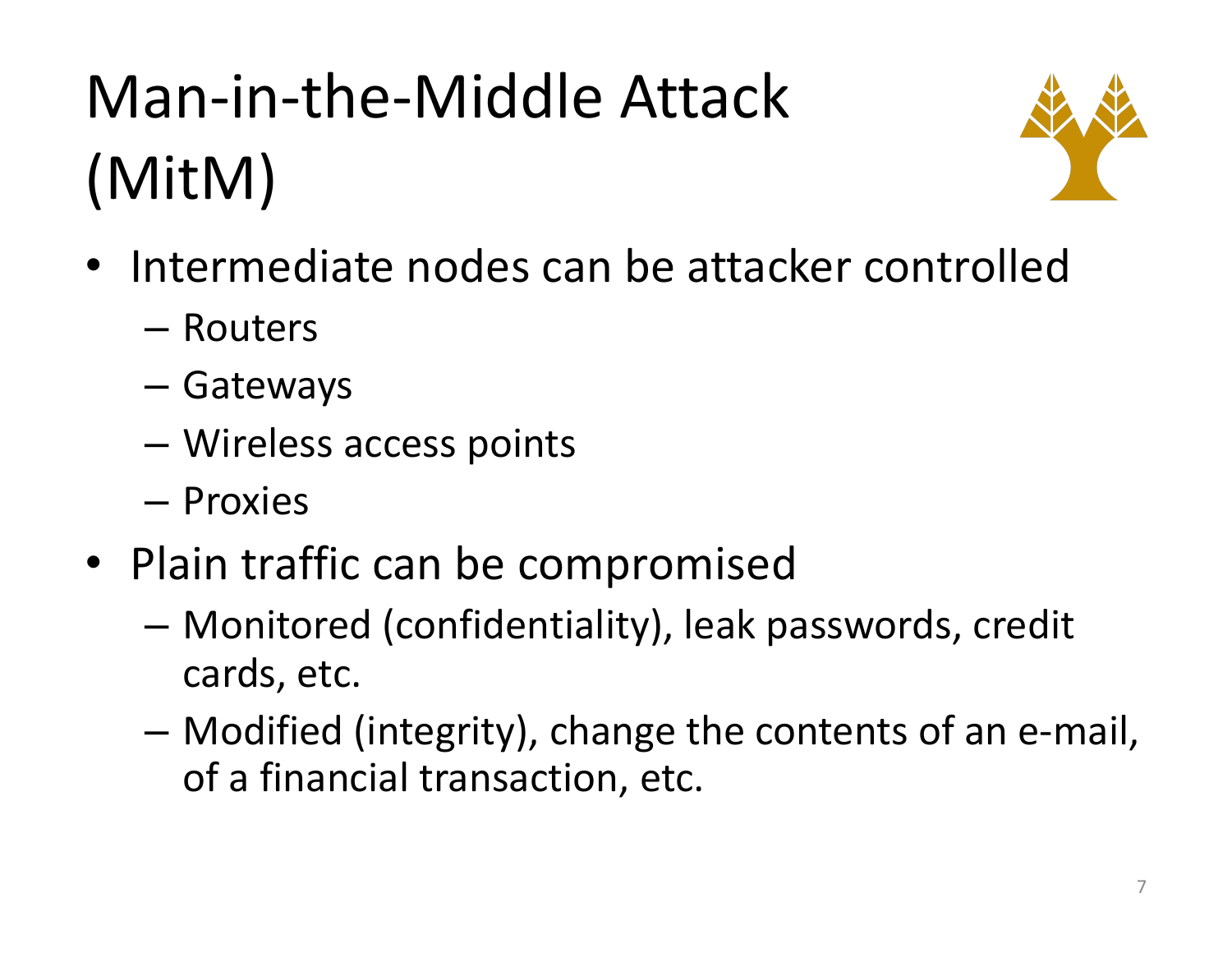## History of TLS



|                 | Protocol       | Year          |             |
|-----------------|----------------|---------------|-------------|
|                 | <b>SSL 1.0</b> | n/a           |             |
| Netscape $\neg$ | <b>SSL 2.0</b> | 1995          |             |
|                 | <b>SSL 3.0</b> | 1996          |             |
|                 | <b>TLS 1.0</b> | 1999          |             |
|                 | <b>TLS 1.1</b> | 2006          |             |
|                 | <b>TLS 1.2</b> | 2008          | We are here |
|                 | <b>TLS 1.3</b> | draft/working |             |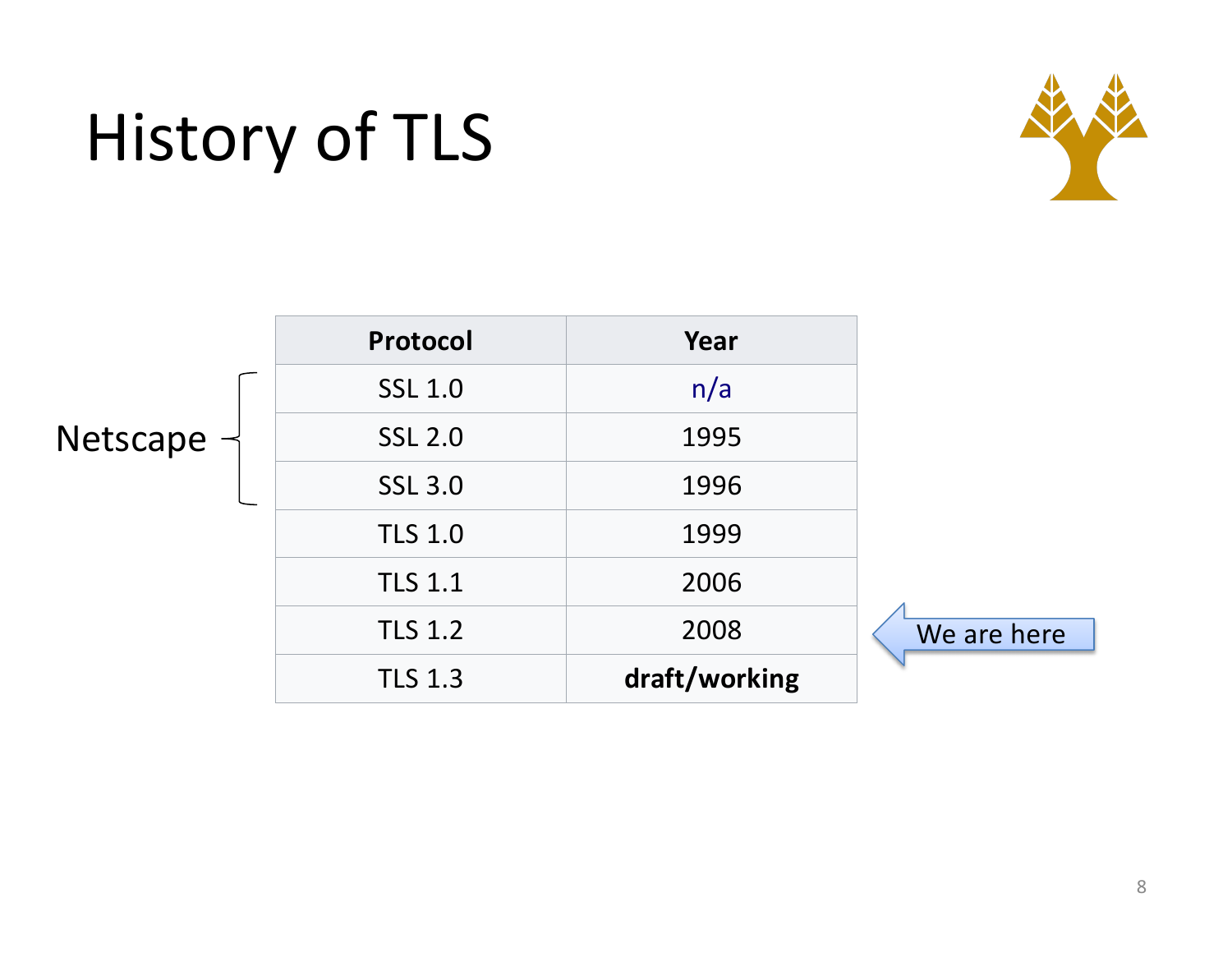## Protocol Composition



- TLS Handshake
	- Several slightly different forms based on the *cipher suite* used
	- **Cipher suite**: (a) key-exchange algorithm, (b) bulk encryption algorithm, (c) MAC algorithm
- TLS Record Protocol
	- The part of the protocol that transmits encrypted data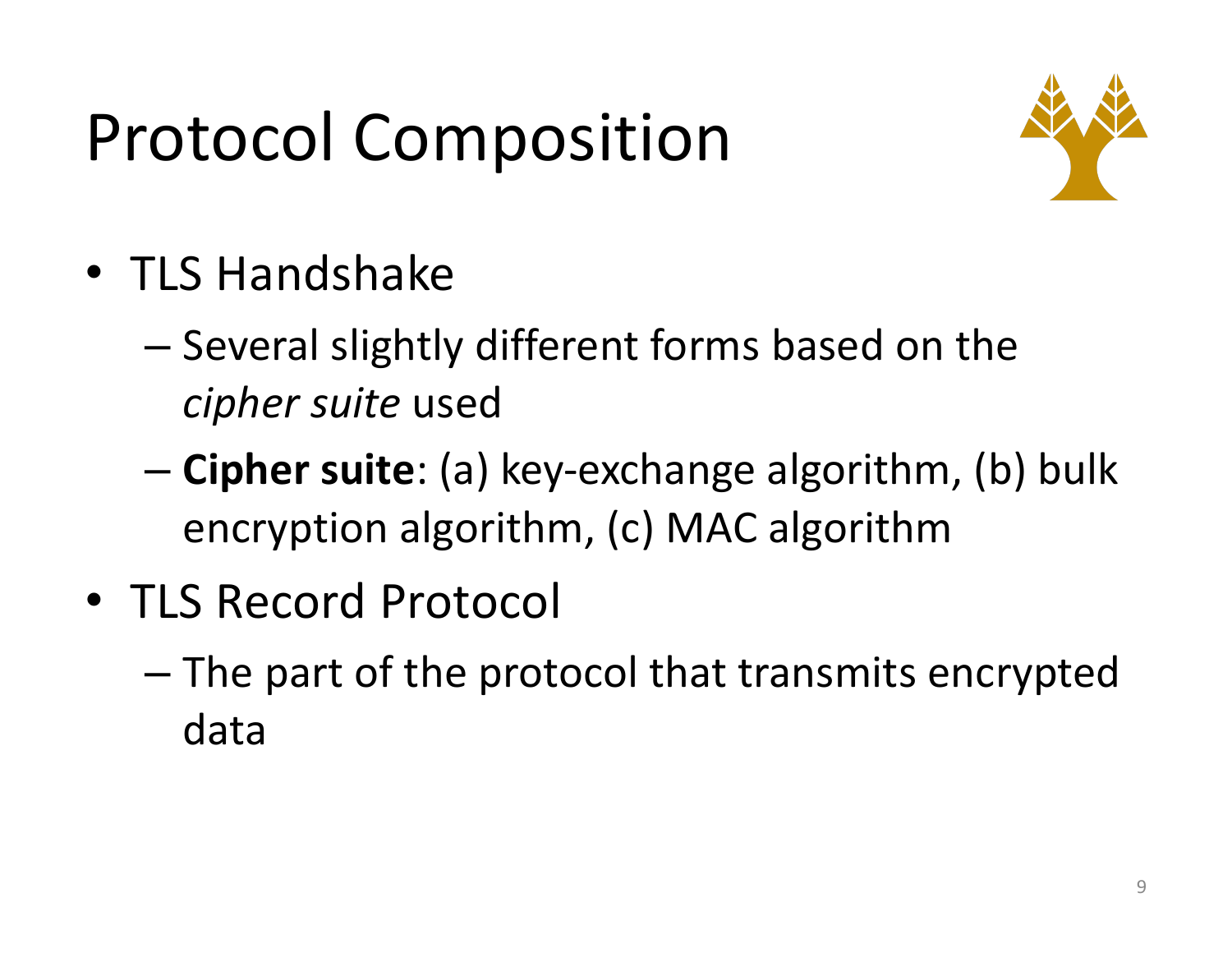#### TLS Handshake



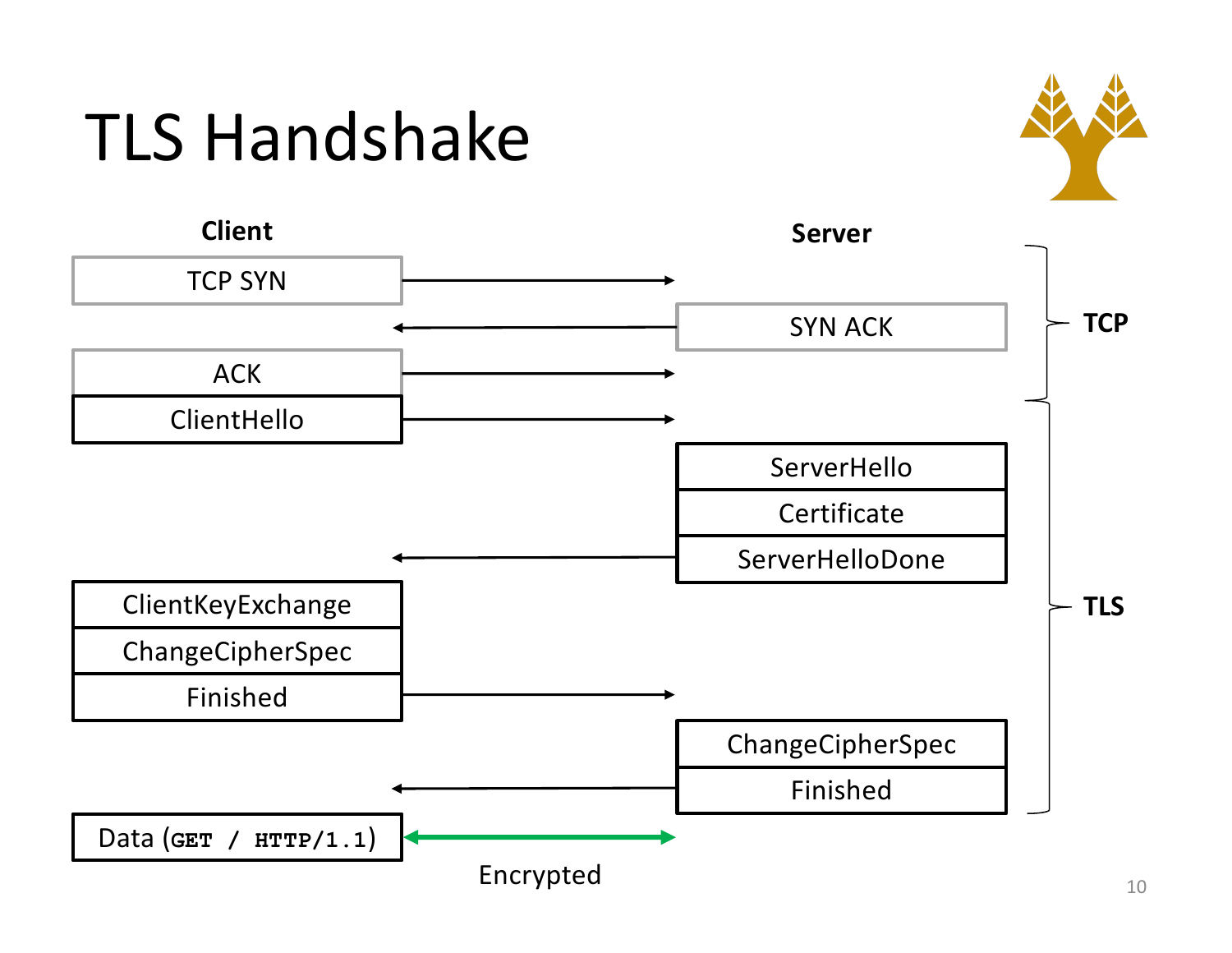#### **ClientHello ServerHello**

...



- Client advertises the ciphers it supports TLS RSA WITH AES 128 GCM SHA256 TLS RSA\_WITH\_AES\_128\_CBC\_SHA TLS RSA WITH RC4 128 SHA
- Server selects one from the list
- Server sends its certificate
- **ServerHelloDone** announces that there are no more messages from the server at this point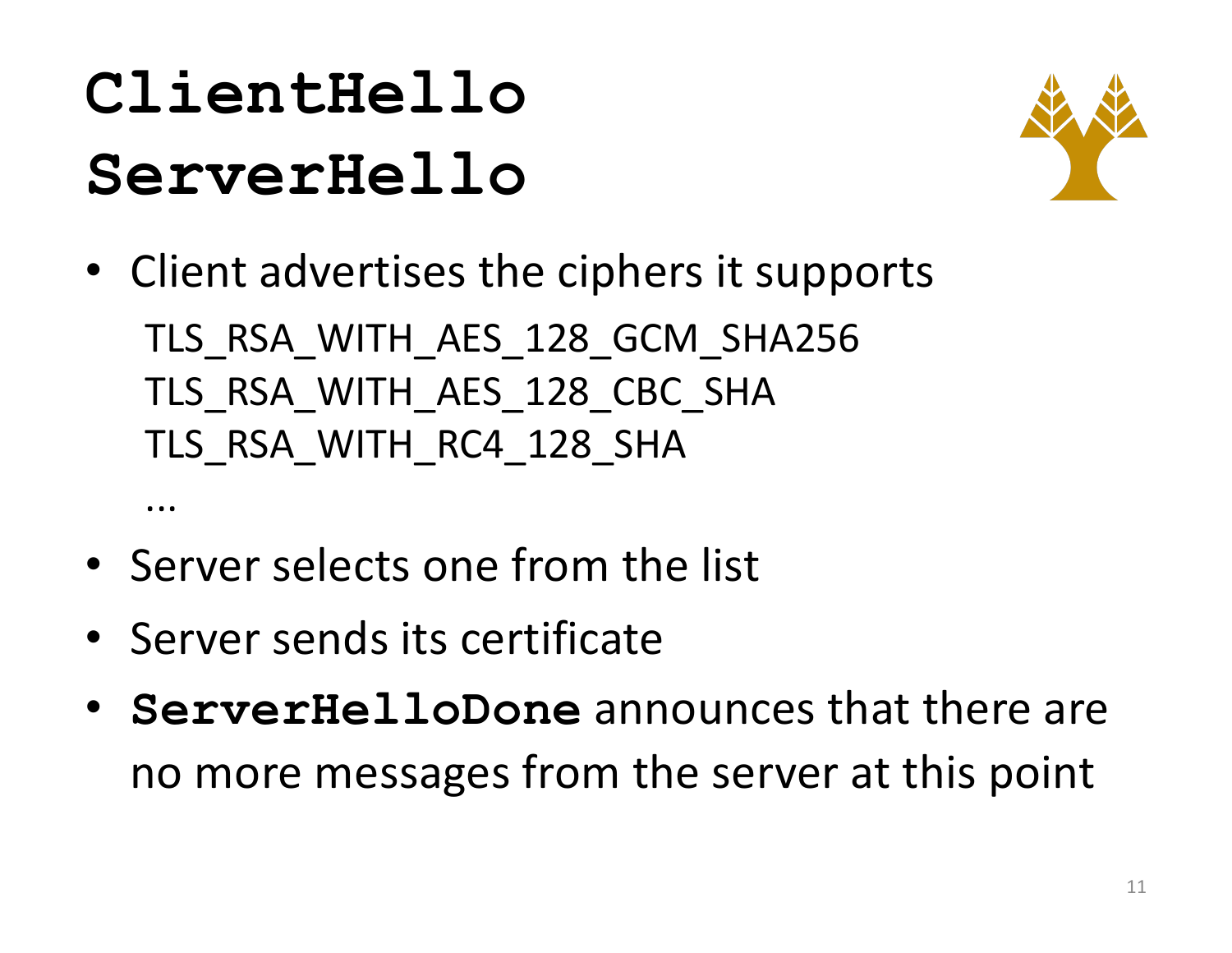# **ClientKeyExchange**



- The client encrypts a secret with the server's public key (found in the certificate)
- **ChangeCipherSpec** signals that from now on messages will be encrypted
- **Finished**, the first message to be encrypted and the client's last message of the handshake, contains a MAC (cryptographic checksum) of all handshake messages exchanged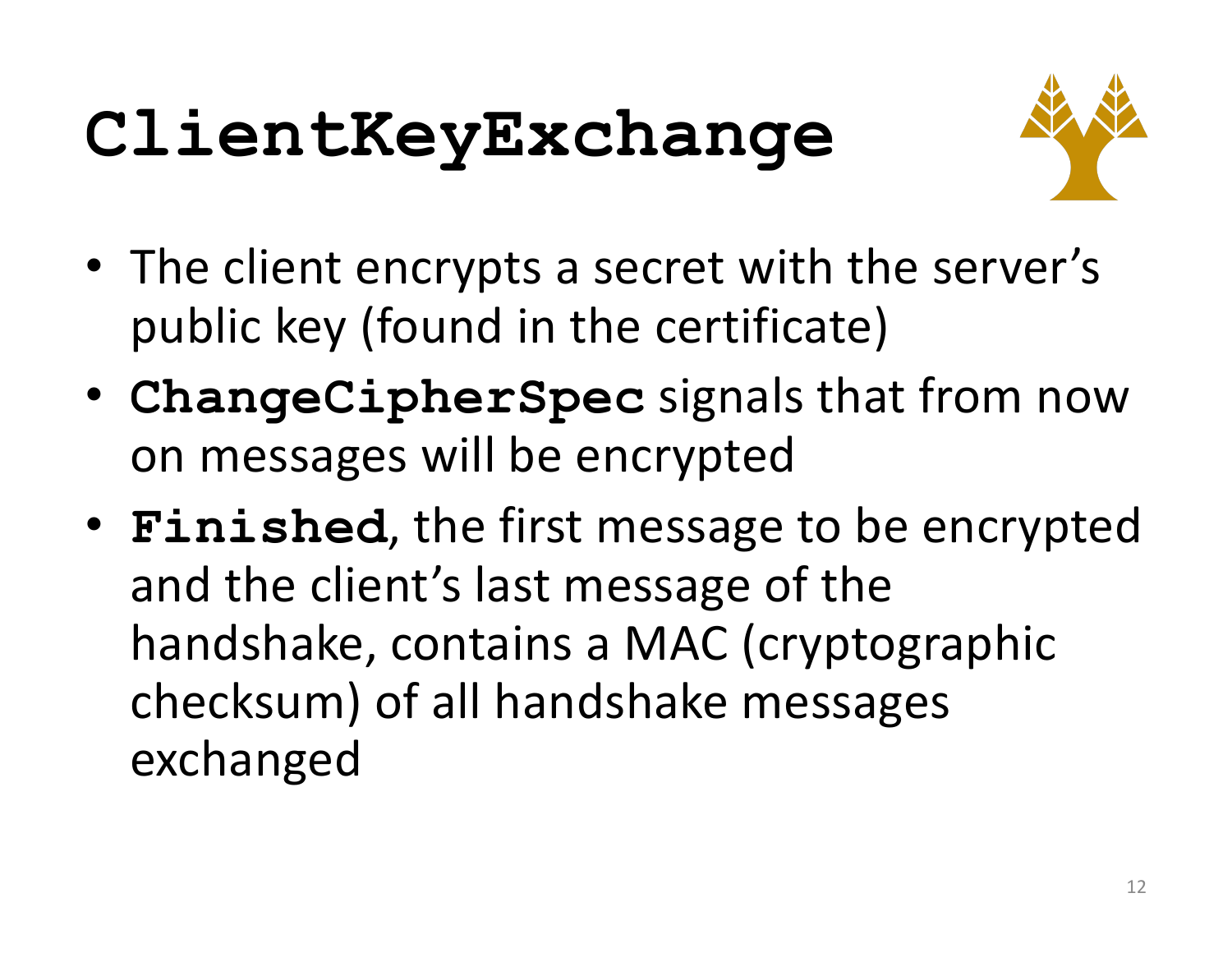# **ChangeCipherSpec**



- The server decrypts the secret found in the **ClientKeyExchange** message using its certificate's private key, and derives the master secret and communication keys
- **Finished**, signals a switch to encrypted communication and completes the handshake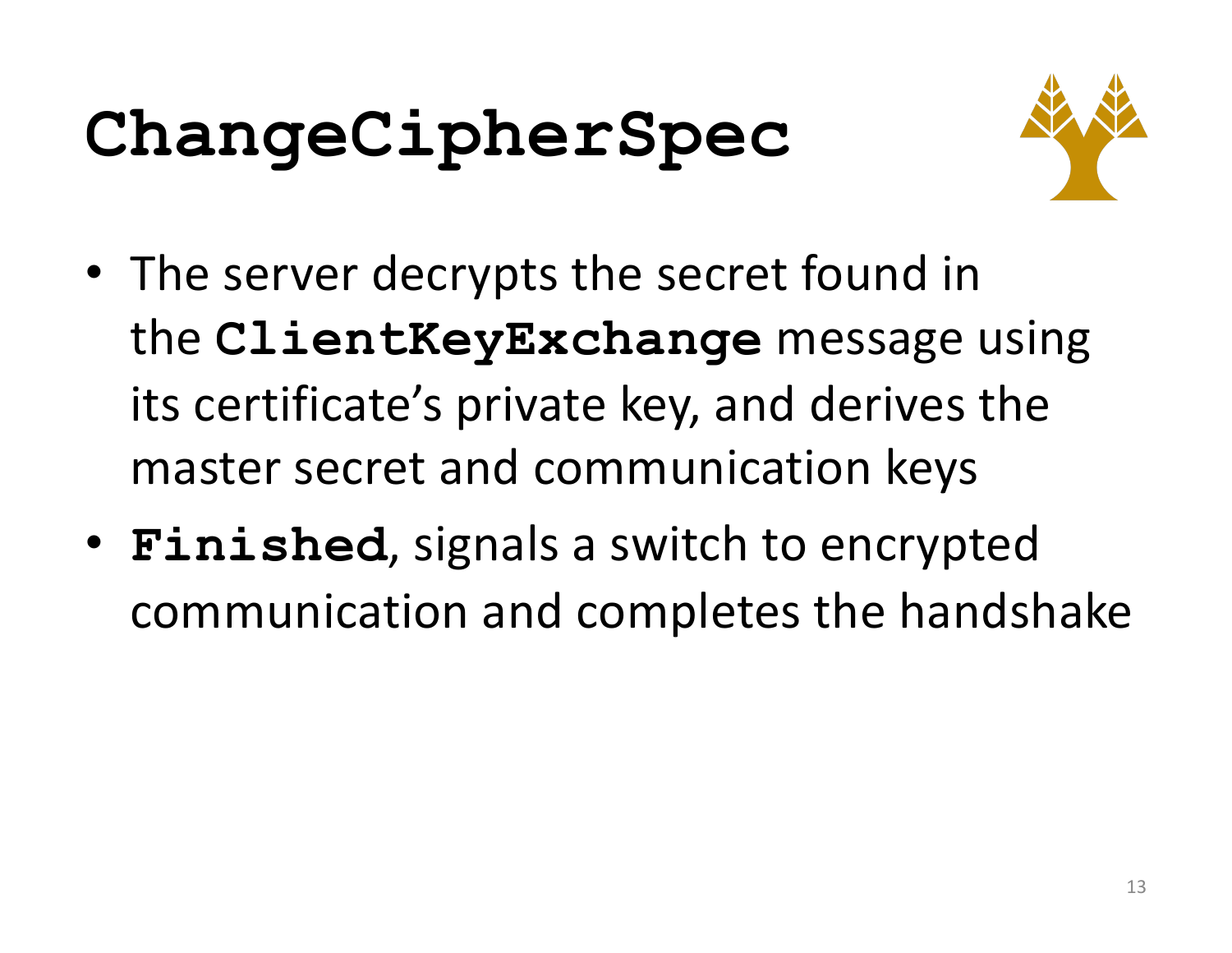#### TLS Record Protocol



| <b>Byte</b>      | $+0$                         | $+^{\text{^{\text{-}}}}$ | $+2$   | $+3$ |  |  |
|------------------|------------------------------|--------------------------|--------|------|--|--|
| $\boldsymbol{0}$ | Content type                 |                          |        |      |  |  |
| 14               |                              | <b>Version</b>           | Length |      |  |  |
| $5.$ .n          | Payload                      |                          |        |      |  |  |
| n.m              | <b>MAC</b>                   |                          |        |      |  |  |
| m.p              | Padding (block ciphers only) |                          |        |      |  |  |

#### **The right record size**

- Small records have larger CPU overhead due to frequent MAC verification
- Large records will have to be reassembled by the TCP layer before they can be processed by the TLS layer
- Not always possible to tune the record size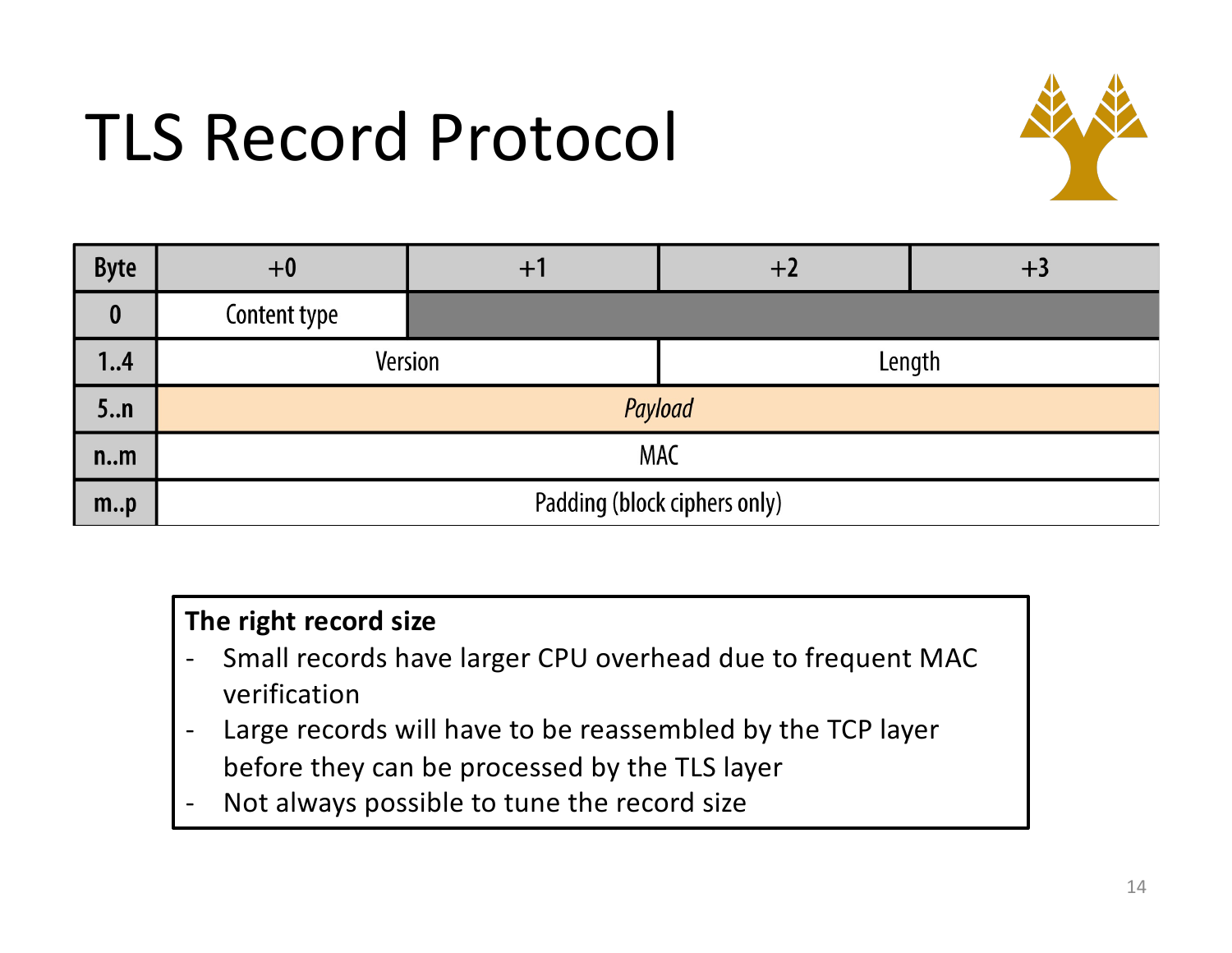#### Authentication



- During a TLS handshake the server sends a *certificate* to the client
- The certificate is an electronic document (X.509) used to prove the ownership of a public key
- The certificate includes information about the key, the identity of its owner, and the digital signature of an entity that has verified the certificate's contents (called the issuer)
- If the signature is valid and the issuer is trusted then the public key is accepted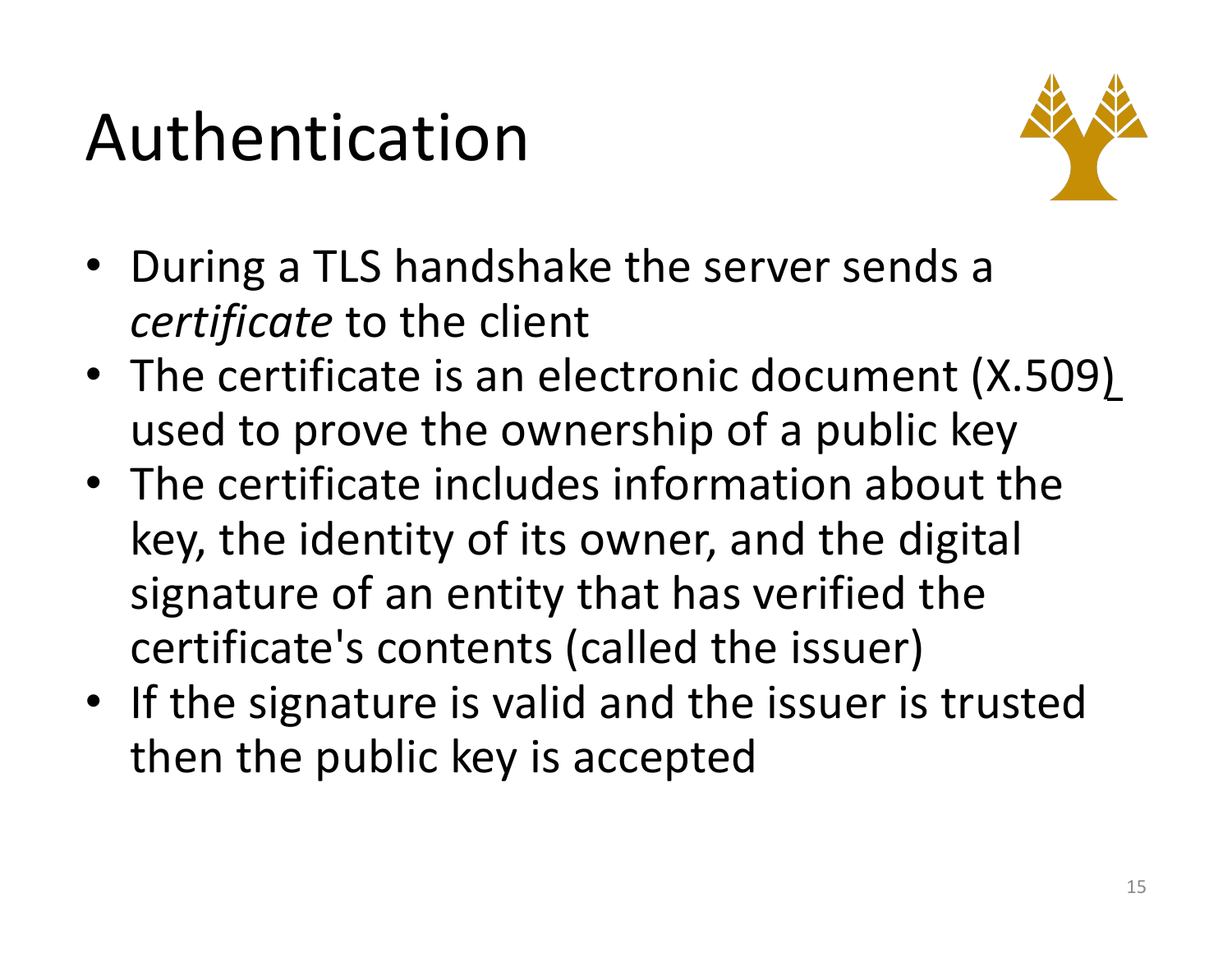# SSL Stripping



- Many web sites support both HTTP and HTTPS
- Browser may initially connect to HTTP
- The server then can redirect to HTTPS
- An MtM attacker can modify the server response and change all HTTPS links to point back to HTTP <form action="https://login.site.com">

becomes <form action="http://login.site.com">

• All session is not encrypted!